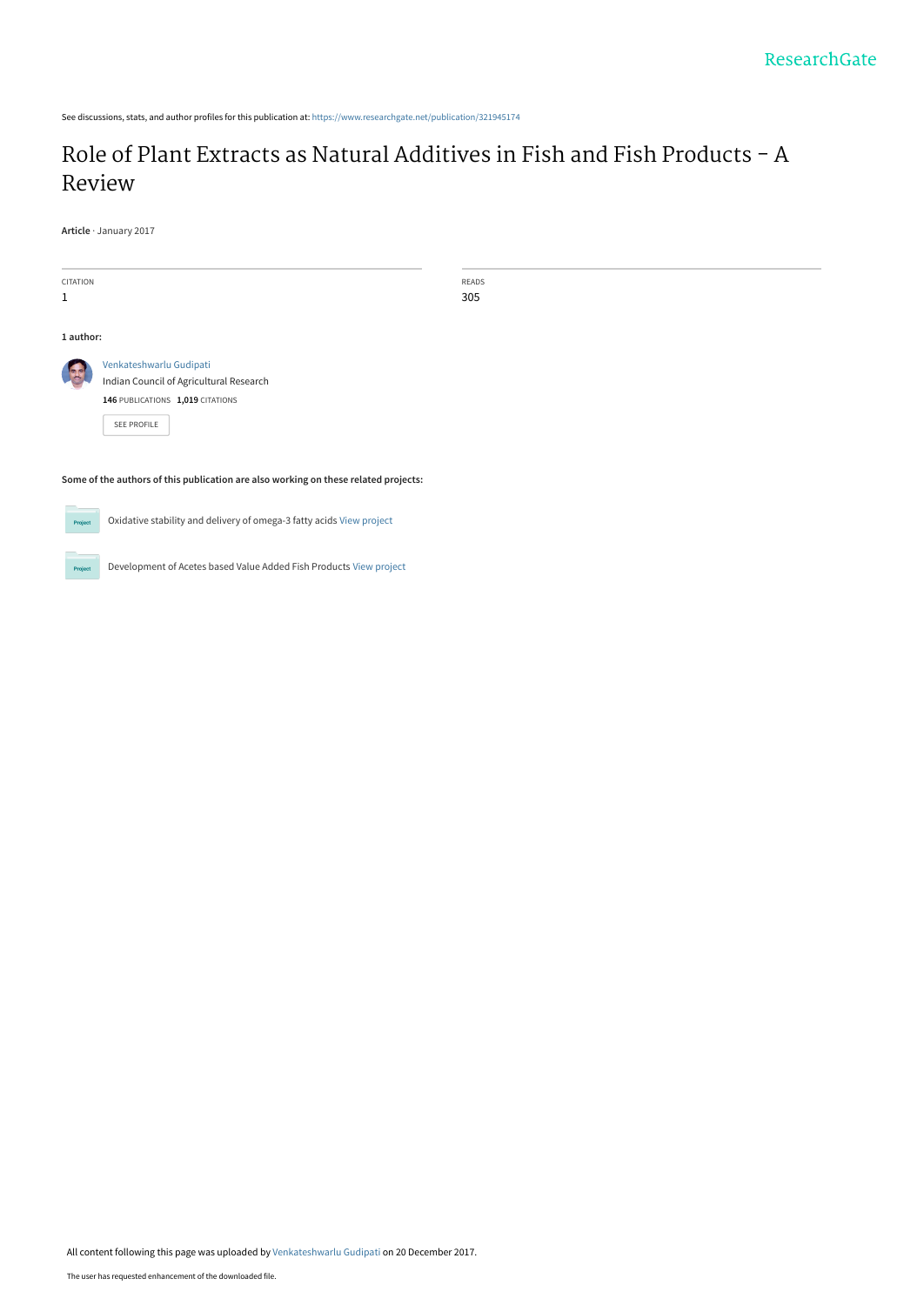

# Role of Plant Extracts as Natural Additives in Fish and Fish Products - A Review

# P. Viji<sup>1\*</sup>, G. Venkateshwarlu<sup>2</sup>, C. N. Ravishankar<sup>3</sup> and T. K. Srinivasa Gopal<sup>3#</sup>

<sup>1</sup> Visakhapatnam Research Centre of ICAR-Central Institute of Fisheries Technology, Ocean View layout, Pandurangapuram, Visakhapatnam - 530 003, India

<sup>2</sup> Indian Council of Agricultural Research, Krishi Anusandhan Bhawan II, Pusa, New Delhi - 110 012

<sup>3</sup> ICAR-Central Institute of Fisheries Technology, P.O. Matsyapuri, Cochin - 682 029, India

### Abstract

Quality and shelf life of fish and fish products are often enhanced by using various food additives during handling, processing and storage. Due to potential health hazards, synthetic additives are being widely replaced by their natural counter parts. Extracts containing bioactive compounds isolated from various plant sources viz., spices and herbs, fruit and vegetables, seaweed etc. have shown remarkable in-vitro antioxidant and antimicrobial activities. Based on this, successful application of plant extract treatments have been carried out on chilled, frozen and dried whole fish, fillet as well as fish mince as antioxidant or antibacterial agent. Use of plant extracts also demonstrated to have potential for replacing sulphating agents in crustaceans. In this article, use of plant extracts as natural additives in fish and fish products is reviewed.

Keywords: Plant extracts, preservative, fish products, antioxidant activity

# Introduction

Seafood, unlike other muscle foods, is highly susceptible to both microbiological and chemical deterioration. High levels of moisture, nutrient content and pH render fish an easily perishable product, often going bad within a short period of crobial compounds viz., nitrites, sulphites and organic acids and antioxidants viz., butylated hydroxy anisole (BHT), butylated hydroxy toluene (BHT) and tertitory butyl hydroxy quinone (TBHQ) have been used since long to delay microbial proliferation and oxidative changes in fish (Rajesh et al., 2002; Manju et al., 2007). Even though highly active, the metabolites of these synthetic preservatives have been reported to have potential toxicological effects (Juntachote et al., 2006; Naveena et al., 2008). Hence, in the past decade, researchers have been focusing on the exploration of safe, effective and acceptable natural preservatives for controlling the microbial and chemical mechanisms responsible for spoilage in fish.

time post mortem (Li et al., 2012). Several antimi-

Natural products, such as plant extract, either as pure compounds or as standardized extracts, provide unlimited opportunities for control of microbial growth owing to their chemical diversity (Negi, 2012). Plant extracts rich in polyphenols and flavonoids are easily obtained from natural sources like spices and herbs, fruits and vegetables by extraction with organic solvents. Constituents/ extracts from plant sources are generally regarded as safe (GRAS) either because of their traditional use without any documented detrimental impact or the evidences generated from numerous dedicated toxicological studies (Smid & Gorris, 1999). Natural antioxidant and antimicrobial activity of plant extracts have been recognized for many years and applied in several food systems as antioxidant or antibacterial agents (Ahn et al., 2007; Fernandez-Lopez et al., 2005; Kanatt et al., 2007).

In the fish processing industry too, replacement of synthetic antioxidants by plant extracts is being widely encouraged by researchers and processors.

Received 03 April 2016; Revised 07 July 2017; Accepted 17 August 2017

*<sup>\*</sup>* E-mail: pankyammaviji@gmail.com

*<sup>#</sup>* Present Address: Centre of Excellance in Fish Processing Technology, Kerala University of Fisheries and Ocean Studies, Cochin - 682 506, India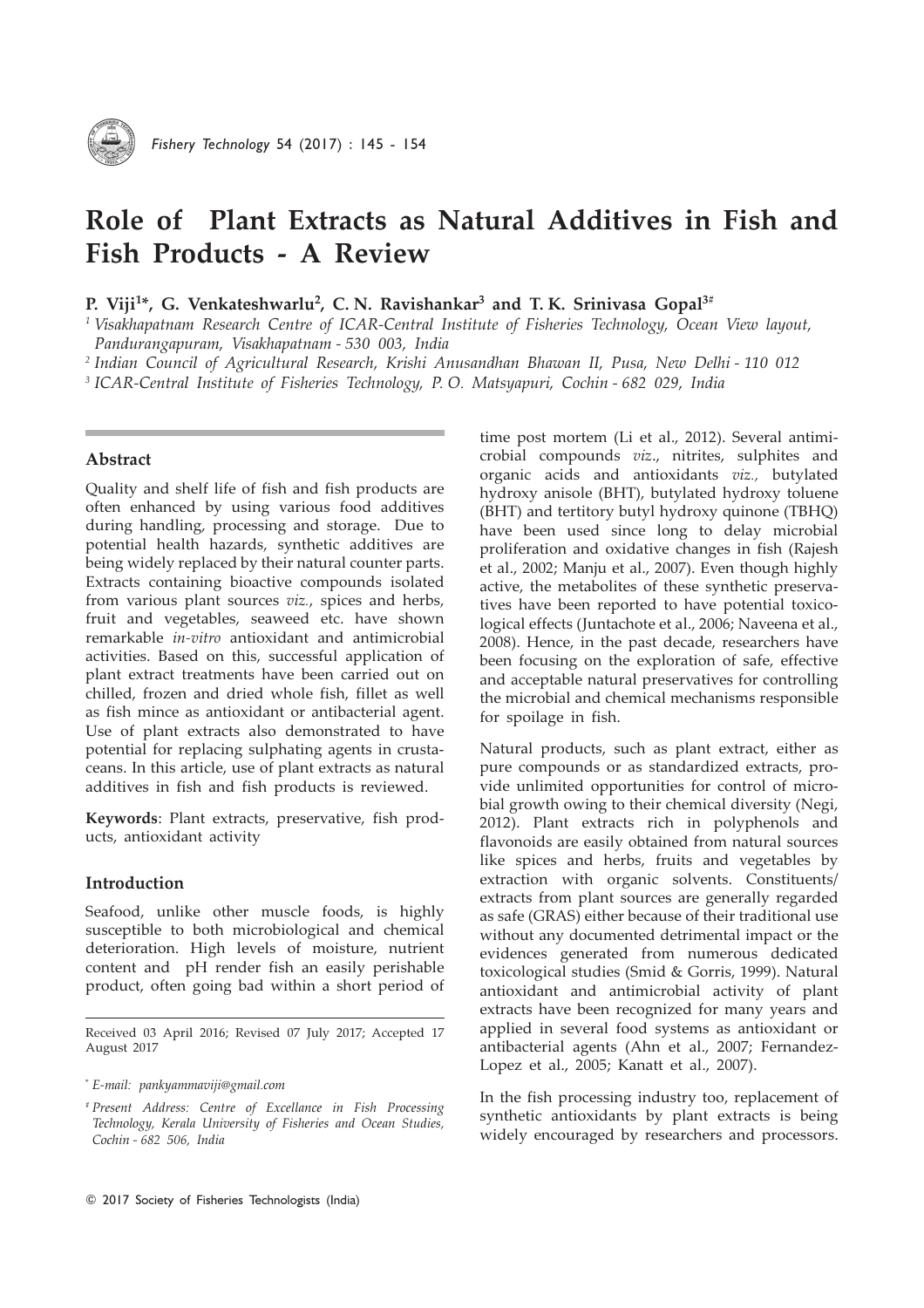Generally, the extract is applied by dip treatment for chilled and frozen stored products. Combination of plant extract treatment with vacuum packaging or modified atmospheric packaging is also proven to be an effective preservation method for the extension of shelf life of fresh fish and fishery products (Ucak et al., 2011; Houchier et al., 2013). Addition of plant extracts to ice had enhanced the quality of fishes during storage (Quitral et al., 2009; Ozyurt et al., 2012). The interactions between phenolic compounds and proteins also play a role in the processing and quality enhancement of certain food products. Various plant extracts have recently been used as gel enhancers in surimi produced from dark fleshed and lean fish (Balange et al., 2009). In addition, application of plant extracts to protein based films has been reported to enhance its mechanical properties (Gomez-Guillen et al., 2007; Rattaya et al., 2009). The objective of this paper is to review the latest literature on plant extracts that are being used as natural additive/preservative in fish and fish products.

# Active compounds in plant extracts and mechanism of action

Phenolics are generally extracted from fresh or dried samples from different plant parts like leaves, roots, stems, fruit peel, seeds and bark. Solvent extractions are the most commonly used procedures to prepare extracts from plant materials due to their ease of use, efficiency, and wide applicability. A variety of solvents including methanol, ethanol, acetone, ethyl acetate, and their combinations have been used for the extraction of phenolics from plant materials (Dai & Mumper, 2010). After extraction, the solvent is removed and the extract is dried by traditional oven drying method or spray drying. The bioactivities of plant extracts are due to the presence of phytochemicals especially polyphenolics which vary in their diversity and concentration depending on the type of plant material and extraction procedure followed.

Polyphenols are the secondary plant metabolites containing one or more aromatic rings with several hydroxyl groups (Boudet, 2007). Polyphenols can be broadly divided into four categories—flavonoids, phenolic acids, hydroxycinnamic acids and lignans (Maqsood et al., 2013). According to the degree of oxidation of the heterocyclic ring, flavonoids are further classified as flavanol, flavanones, isoflavones, flavones, chalcones, and anthocyanins. Some of the most common flavonoids include quercetin, a flavonol abundant in onion, broccoli, and apple; catechin, a flavanol found in tea and several fruits; naringenin, the main flavanone in grapefruit; cyanidin-glycoside, an anthocyanin abundant in berry fruits (black currant, raspberry and blackberry); and daidzein, genistein and glycitein, the main isoflavones in soybean (D'Archivio et al., 2007). Phenolic acids can be divided into two classes: derivatives of benzoic acid such as gallic acid, and derivatives of cinnamic acid such as coumaric, caffeic and ferulic acid. Caffeic acid is the most abundant phenolic acid in many fruits and vegetables, most often esterified with quinic acid as in chlorogenic acid, which is the major phenolic compound in coffee. Another common phenolic acid is ferulic acid, which is present in cereals and coumaric acid is abundant in citrus fruits.

Polyphenolic compounds present in plant extracts demonstrate potential antioxidant properties due to their redox potential; that enable them to act as hydrogen donors, reducing agents, nascent oxygen quenchers, and chelating metal ions in numerous food applications (Gramza et al., 2006). The active hydroxyl groups present in the molecular structure of polyphenols are the active components that can interact with the free radicals to inhibit lipid oxidation (Mitsumoto et al., 2005). In addition, polyphenols can exhibit scavenging activity against free radicals (Rice-Evans et al., 1996), superoxide radicals, peroxynitrite, chelate copper and iron, preventing metal catalysed free radical formation (Lin & Liang, 2000). The presence of the functional group "–OH" in the structure and its position on the ring of the phenolic or flavonoid molecule determine the antioxidant capacity.

Plant phenolics and its constituents may be lethal to microbial cells or they might inhibit the production of secondary metabolites. Major site of interaction with a bacterium is the outer cell membrane or cytoplasmic membrane; damage to this vital membrane can result in death of the bacterium which can occur in the following ways: (i) physical disruption of the membrane (Shimamura et al., 2007); further results in loss of macromolecules from the interior (ii) interaction with protein, causing deformation in the structure and functionality (Rico-Munoz et al., 1987) and (iii) interfering with membrane-associated functions like electron transport, nutrient uptake, protein and nucleic acid synthesis and enzyme activity (Bajpai et al., 2008).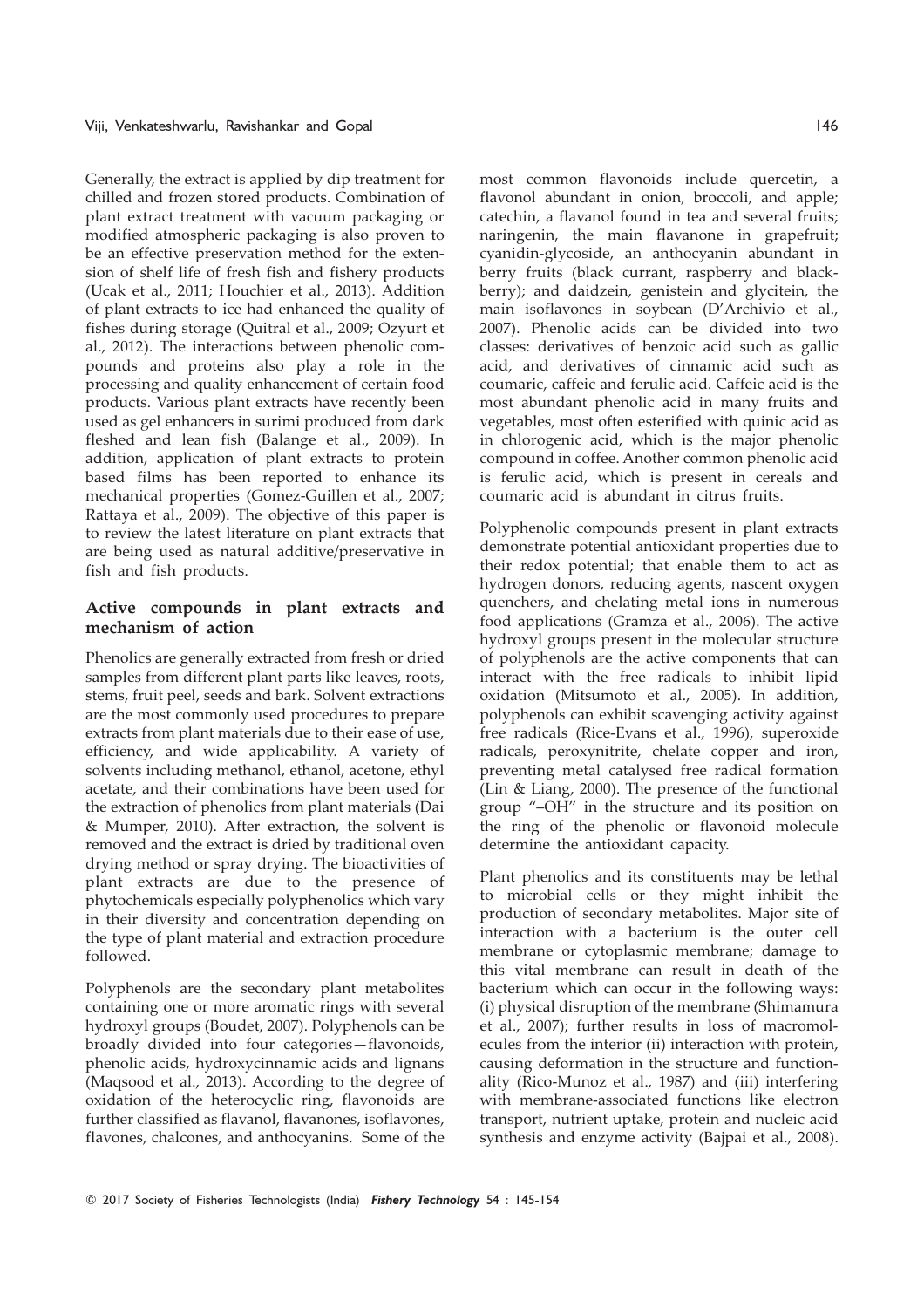The effect of phenolic compounds can be concentration dependent. At low concentration, phenols affect enzyme activity, particularly those associated with energy production, while at high concentrations; they cause protein denaturation (Brijesh et al., 2009). A major constraint associated with the use of natural antimicrobials in foods is the lack of reproducibility of their activity; despite the great diversity of compounds they contain (Negi, 2012). Qualitative and quantitative variations in the content of bioactive phytochemicals in plant extracts result in their variable effectiveness.

# Application of plant extracts in fish and fish products

Use of natural preservatives to increase the shelf life of chilled fish product is a promising technology since many herbs, plants, vegetables and fruits extract or powders have antioxidant and antimicrobial properties. Tea polyphenols are gaining importance among researchers as an effective natural food preservative. Dipping in 0.2% tea polyphenol for 90 minutes has extended the shelf life of silver carp by 1 week during iced storage (Fan et al., 2008). Their study proved that dip treatement in 0.2% tea polyphenol has effectively inhibited adenosine tri phosphate (ATP) degradation as well as lipid oxidation. In a similar study, Li et al. (2012) applied 0.2% tea polyphenol for treating whole ungutted crucian carp which could effectively retard microbial growth, delayed chemical deterioration and extended the shelf life by 6-8 days compared to control during refrigerated storage. Yi et al. (2011) demonstrated that shelf life of vacuum-packed Collichthys fish balls could be prolonged for an additional 6 days during 0°C storage by adding tea polyphenols. Apart from this, tea polyphenols also displayed effective impact on muscle protein integrity post-mortem in large yellow croaker as it has retained the myofibrillar functional properties significantly higher than that of control (Zhao et al., 2013).

Rosemary (Rosmarinus officinalis) is a plant species of the Labiatae family, and its major and most active extract components like carnosic acid, carnosol, rosmarinic acid etc. are reported to inhibit lipid oxidation and microbial growth in several food systems (Zhang et al., 2010; Li et al., 2006). Rosemary extract displayed superior antioxidant activity and slowed down lipid oxidation in brined anchovies stored at 4°C for 28 days (Turhan et al., 2009). Kenar et al. (2010) reported that dipping in ethanolic extracts of rosemary and sage tea (Salvia officinalis) has extended the shelf life of vacuum packed sardine fillets by 7 days when stored at  $3\pm1$ <sup>o</sup>C. Rosemary extract at 0.4 and 0.8% was found to be effective in controlling bacterial growth and biochemical indices in vacuum packed Atlantic mackerel burgers during chilled storage (Ucak et al., 2011). Ozogul et al. (2011) has observed a positive effect of rosemary and sage tea extracts in lowering ammonia and biogenic amine formation in vacuum packed sardine fillets stored at  $3\pm1$ <sup>o</sup>C. Recently, a study carried out by Gao et al. (2014) displayed the synergistic effect of rosemary extract along with nisin in inhibiting protein decomposition, lipid oxidation, nucleotide breakdown and microbial growth in pompano fillet (Trachinotus ovatus) throughout the storage at 4<sup>o</sup>C.

Extracts from turmeric (Curcuma longa), a rich source of antibacterial agent alone or in combination with shallot (Allium cepa) extract (1.5% each,  $v/v$ ) were found to retain quality characteristics of vacuumpackaged rainbow trout (Oncorhynchus mykiss) during a refrigerated storage of over a period of 20 days (Pezeshk et al., 2011). Few attempts have also been done on investigating the efficacy of fruits and vegetable peel as preservative agent in fish. Farvin et al. (2012) has applied potato (Solanum tuberosum) peel in refrigerated horse mackerel mince and the extract has revealed protective effect on lipid and protein oxidation. In their study, ethanolic extracts of potato peel was found to be very effective in retarding lipid oxidation. Viji et al. (2015) demonstrated that citrus (Citrus aurantium) peel extract has good antioxidant and antimicrobial activities and the shelf life of Indian mackerel by 2 days compared to control by delaying the spoilage mechanisms when stored at -2°C. Zaeri et al. (2015) applied a combination of citrus and pomegranate peel extract and chitosan nanoparticles for shelf life extension of silver carp fillets. Pomegranate peel extract was significantly stronger than orange extract in delaying lipid oxidation.

Selmi & Sadok (2008) evaluated the combined effects of powdered thyme (Thymus vulgaris) sprinkling (0.1% w/w) and vacuum packaging on the quality of tuna (Thunnus thynnus) during storage at 0° C and found that thyme treatment minimized auto-oxidation of lipids as evident from lower TBARS and higher PUFA values when compared to control. The antimicrobial effect of Majorana syriaca plant extract (0–3900 ppm), obtained by ethyl acetate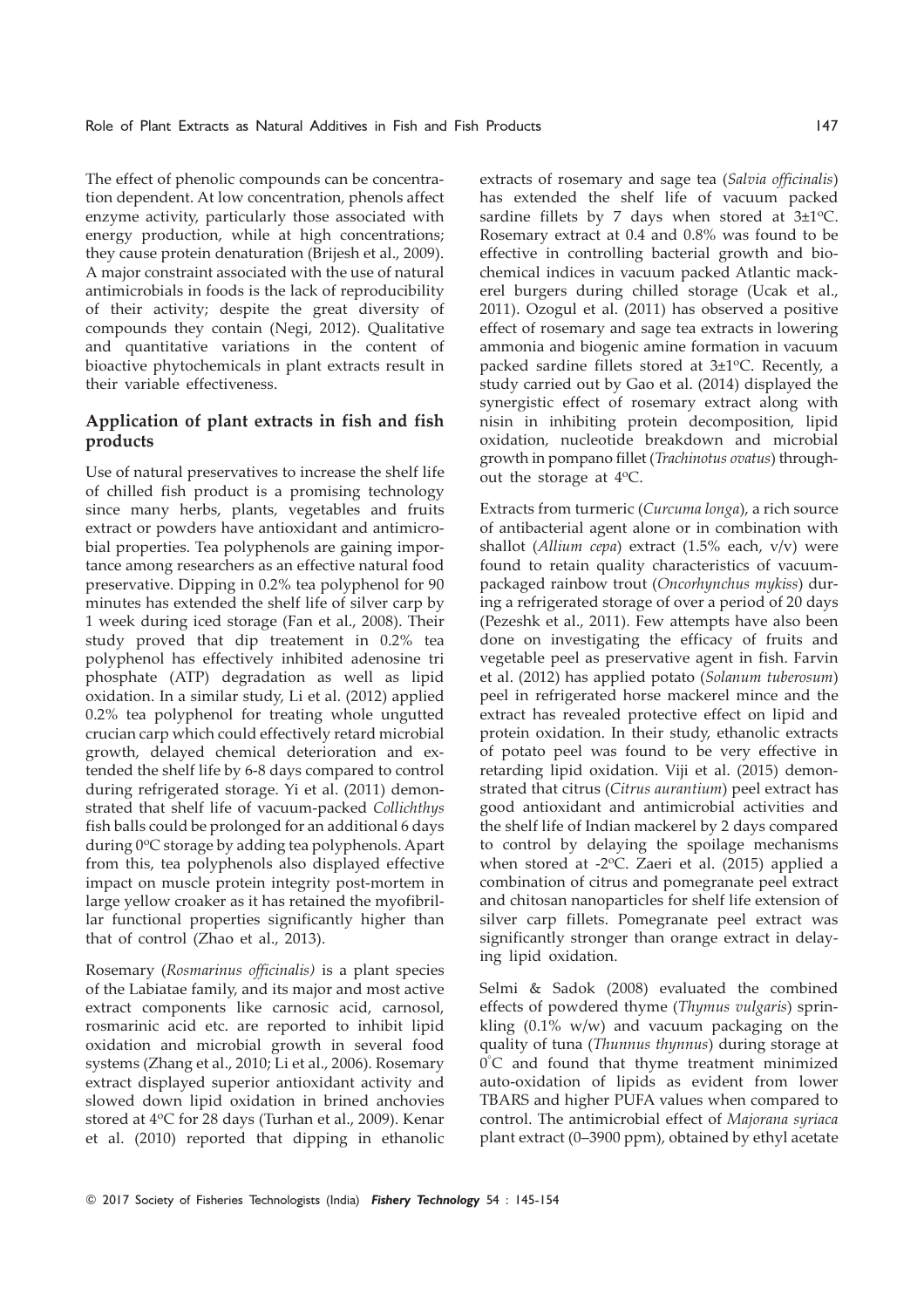has been demonstrated in minced yellowfin tuna stored at 0° C (Al-Bandak et al., 2009). Winarni et al. (2012) assessed the efficacy of Aloe vera concentrate and crown of god fruit (Phaleria macrocarpa) powder on the quality attributes of Indian mackerel during storage at  $4^{\circ}$ C and they reported that 20% A. vera and 1.5% crown of god fruits treatments were found to be the best treatments to reduce changes in sensory and microbial quality. The effect of kiam wood (Cotyleobium lanceotatum) extract on the postponement of haemoglobin-mediated lipid oxidation of washed Asian sea bass mince has been reported by Maqsood & Benjakul (2013). Shi et al. (2014) demonstrated that clove (Syzygium aromaticum) bud extracts and grape (Vitus vinifera) seed extracts have efficiently inhibited lipid and protein oxidation in silver carp fillets during chilled storage. Recently, Viji et al. (2015) reported the positive role of mint and citrus extracts in controlling biochemical and microbiological changes in chill stored Indian mackerel.

Incorporation of plant extracts into ice was also found useful for inhibiting the microbial and biochemical spoilage of fresh fish compared to conventional icing. This novel icing strategy is found to be particularly useful for improving the quality of fishes stored on board and during transportation to interior places. Oral et al. (2008) investigated the preservative effects of ice incorporated with wild thyme hydrosol against the spoilage of a freshwater barb and found that this modification in icing system extended its shelf life from 15 to 20 days. In a similar way, Quitral et al. (2009) investigated the effects of ice prepared from rosemary and oregano (Origanum vulgare) extracts on the chemical changes in Chilean jack mackerel during storage and found that the plant extract icing system has delayed the chemical changes compared to traditional ice. In another study, icing with 0.05- 0.1% rosemary extract improved the sensory and chemical quality parameters and extended the shelf life of sardine by 3 days than that stored in traditional ice (Ozyurt et al., 2012). Further, icing with this extract reduced the formation of biogenic amines especially histamine and putracine in their study. Recently, Bensid et al. (2014) evaluated the effects of ice containing thyme (0.04% w/v), oregano  $(0.03\% \text{ w/v})$  and clove  $(0.02\% \text{ w/v})$  extracts on the quality parameters of anchovy (Engraulis encrasicholus) by chemical, sensory and microbiological methods. The employment of these icing systems led to a marked antioxidant effect along

with a significantly lower reduction of aerobic mesophiles and psychrotrophic bacteria in anchovy muscle as compared with the traditional ice batch.

Oxidation is an important cause of quality deterioration defect in seafood during frozen storage. Glazing with antioxidant chemicals after freezing and dip treatment in chemical solutions prior to freezing has been followed to retard oxidation reactions in frozen stored fish and fish products. Dark fleshed species like mackerel, tuna, bonito are highly susceptible to oxidation and discoloration during frozen storage. Successful application of plant extract treatments to prevent oxidative rancidity has been carried out on frozen minced, whole fish as well as fish fillet from these species.

Rosemary extract has been applied in filleted and minced frozen horse mackerel where it delayed lipid oxidation with significantly lower amount of malonaldehyde compared to control during storage (Vareltzis et al., 1997). A commercial rosemary extract, rosmol P has turned the muscle of horse mackerel fillet to be less prone to oxidation during frozen storage (Aubourg et al., 2004). The effects rosemary extract (200 and 500 mg  $kg^{-1}$ ) on lipid and protein alterations in sea salmon mince during frozen storage at - 11±2° C were evaluated by Tironi et al. (2010) and they could observe higher concentration of extract delaying the onset of oxidation along with 50% reduction in oxidation and also a reduction in loss of red color of the muscle.

Grape polyphenols/extracts are known for inhibiton of oxidation in several food systems. Pazos et al. (2005) demonstrated that flavonols fractionated from grape pomace had potent inhibition against oxidation in frozen white muscle of Atlantic mackerel. Grape antioxidant dietary fibre that combines a high amount of dietary fibre and polyphenolic antioxidants such as phenolic acids, anthocyanins, catechins and other flavonoids, when added to minced horse mackerel muscle considerably inhibited lipid oxidation during storage at - 20° C (Sanchez-Alonso et al., 2007). Yerlikaya & Gokoglu (2010) investigated the positive effects of green tea, grape seed and pomegranate peel extract dip treatment  $(1\% w/v)$  on the sensory and physical properties of frozen bonito fillets and reported a marked reduction in muscle structure deformation during frozen storage. Lin & Lin (2005) have assessed the effect of glazing with 3 types of tea extracts on the storage quality of frozen Bonito fillet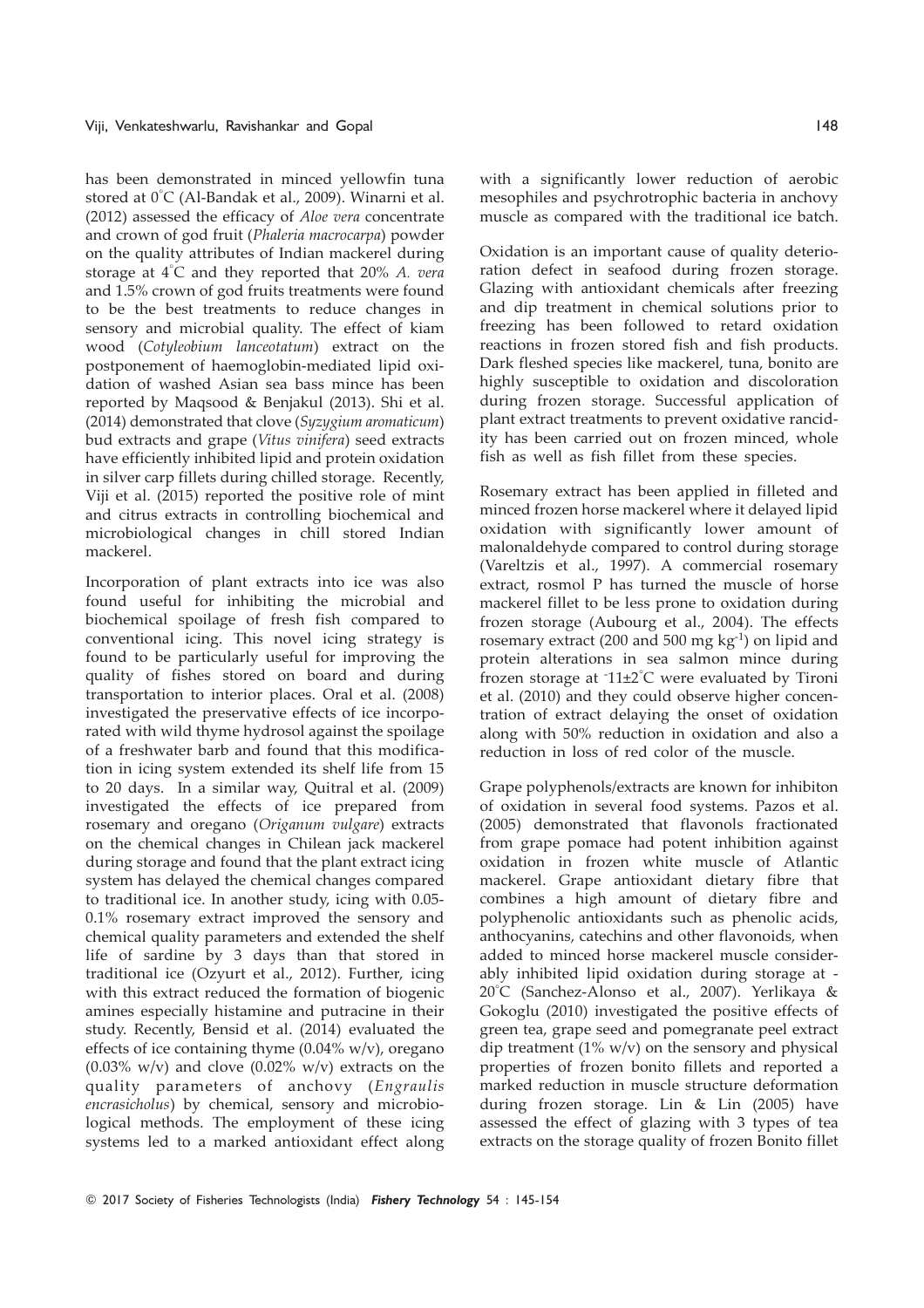over a period of 16 weeks. The result revealed that green tea and pouchong tea afforded better protection against protein and lipid oxidation of frozen bonito flesh.

Addition of commercial pomegranate seed extract at 2% concentration in chub mackerel mince has significantly inhibited the formation of lipid hydroperoxides and TBARS during storage at -18° C (Ozgen et al., 2011). Effect of aqueous flax seed extract in lipid oxidation of whole Atlantic mackerel during frozen storage was evaluated by Studolink et al. (2005). The results demonstrated that dipping in 1% flax seed extract prior to freezing has led to lower free fatty acid and secondary oxidation product formation during the frozen storage compared to control. Ibrahim & Sherif (2008) demonstrated the positive influence of rosemary, thyme, black cumin extract and their combinations (0.3%) in controlling the values of TVBN, TMA, TBARS and moisture loss during the storage of frozen tilapia fillet.

Drying and smoking are the oldest methods of fish preservation. The most common method of smoking is cold smoking by using temperatures of  $25\text{-}30\text{°C}$ which is not enough to kill the microorganisms. Although smoke components can act as antioxidants, the problem of lipid oxidation still persists in mildly processed fish. In addition, a high proportion of smoked or dried fish are destroyed by the attack of maggots and dermestids, thereby reducing their market value. Studies on the use of plant extracts in smoked fish are limited compared to chilled and frozen fish products. Fasakin & Aberejo (2002) demonstrated that pulverised plant materials obtained from Piper guineense and Afromomum melegueta could be used to deter egg hatchability and adult emergence of fish beetle, Dermestes maculatus in smoked catfish during storage. In the study of Gomez-Estaca et al. (2007), coating cold smoked sardine with edible film enriched with oregano or rosemary extracts has been found to increase the phenol content and antioxidant power of muscle, particularly when used in association with high pressure, due to migration of antioxidant substances from the film. The added plant extracts lowered lipid oxidation levels and also reduced microbial growth. Effect of aqueous extracts of pepper and nutmeg was investigated by Klin-Kabari et al. (2011) in smoked cat fish. Pepper extract was more active in terms of reducing lipid oxidation as measured by peroxide value and TBARS values of smoke-dried catfish stored at room temperature for 6 weeks.

Melanosis, the blackening in crustaceans is induced by a biochemical process, in which phenols are oxidised to quinones by polyphenoloxidase (PPO). Polymerisation of the colorless quinones gives rise to black high molecular weight pigments. Sulphitebased formulations are currently used to prevent or delay melanosis; however, high concentrations of additives are required to effectively arrest melanosis (Gomez-Guillen et al., 2005). Moreover, increasing regulatory attention associated with these additives has led to the interest in natural additives to prevent melanosis in shrimp. In the last few years, extensive work has been done on the application of plant extracts to control melanosis development. Plant phenolic compounds, including catechin (Nirmal & Benjakul, 2009a) and ferulic acid (Nirmal & Benjakul, 2009b), could delay the melanosis formation and extend the shelf life of Pacific white shrimp when stored in ice. Inhibition of melanosis in shrimp has also been achieved by using enokitake (Flammulina velutipes) extract, grape seed extract, green tea extract, lead seed (Leucaena leucocephala) extract and pomegranate peel extract. Shrimp (Trachypenaeus curvirostris) immersed in 2.5 g of wet enokitake extract/mL for 10 min had no melanosis up to 20 h at 24°C (Jang et al., 2003). Shrimp (*Parapenaeus* longirostris) treated with 1.5% grape seed extract had the lowest melanosis as compared to other treatments when stored at 4° C (Gokoglu & Yerlikaya, 2008). Melanosis development was retarded in pacific white shrimp treated with methanolic pomegranate extract (1.25 g 100 ml<sup>-1</sup>) for 15 min followed by chilled storage. Pomegranate extract treatment was equally effective to 1.25% sodium metabisulphite treatment up to 6 days of storage (Basiri et al., 2015).

A dose dependent inhibition of melanosis was observed in pacific white shrimp by lead seed extract where mimosine, an analogue to tyrosine played a major role with phenolic compounds (Nirmal & Benjakul, 2011). Phenolic compounds in plant extracts can retard the melanosis formation by a combined mechanism such as PPO inhibitor Chang (2009), interacting with the active site of the enzyme and chelation of copper at the active site of PPO (Kubo & Kinst- Hori, 1998) and reduction of quinone to hydroquinone, etc. Phenolic compounds also have the ability to quench  $O<sub>2</sub>$  involved in the hydroxylation process, thus preventing the forma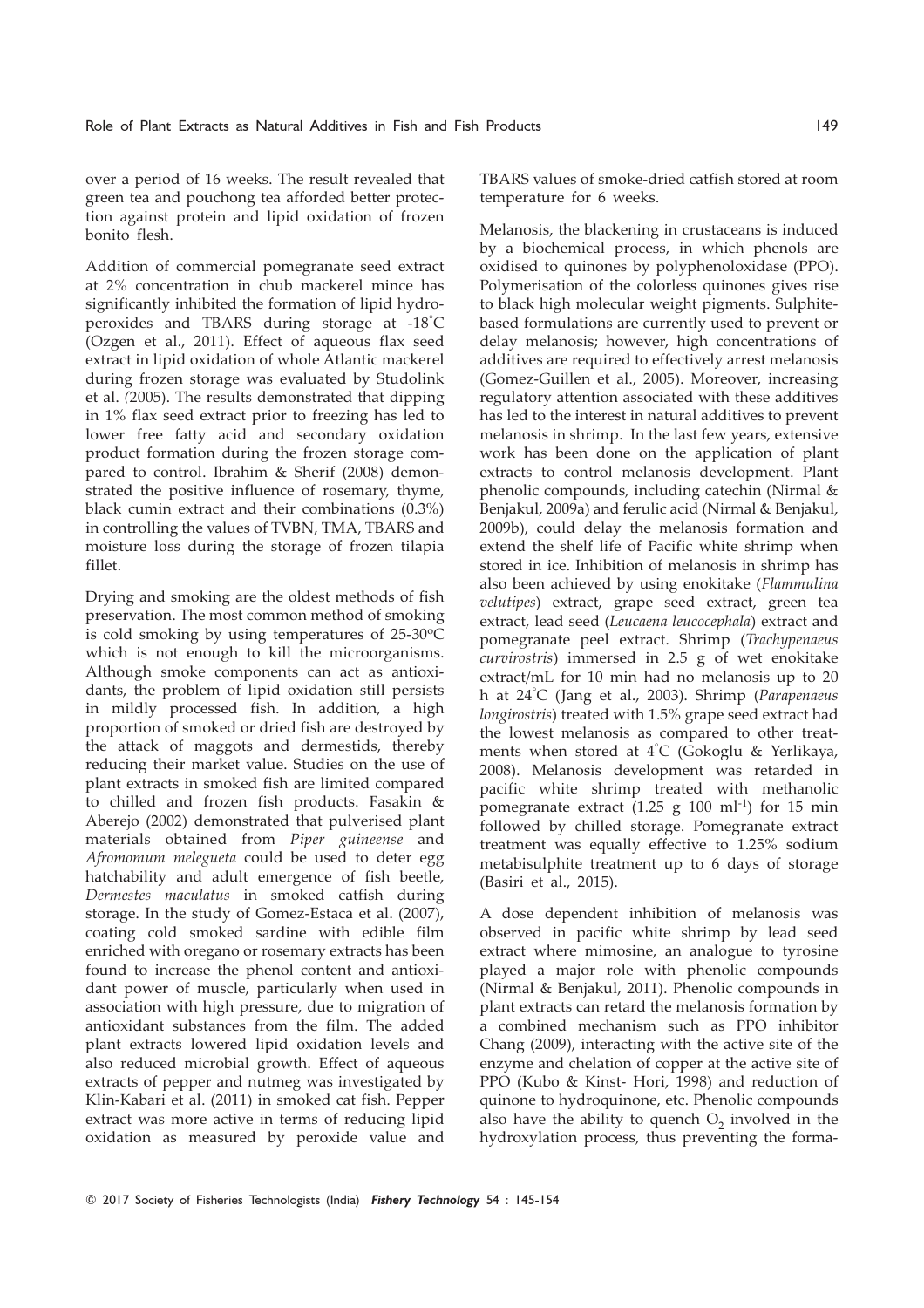tion of o-quinone (Edenharder & Grunhage, 2003). Polyphenols in plant extracts can function as potential inhibitors of melanosis in crustaceans on account of their multiple functional properties.

Gel strength of fish protein plays an important role in determining the texture and physical properties of surimi seafood. Textural properties of fish protein can be improved by exogenous agents of chemical and biological origin (Benjakul & Visessanguan, 2003; Chiou et al., 2006). Naturally derived plant phenolic compounds have also been shown to serve as potential gel enhancers through their protein cross-linking ability (Rawel et al., 2002). Interaction of phenolic compounds with proteins brings changes in protein secondary structure resulting in higher thermal stability (Ali, 2002). Balange et al. (2009) demonstrated superior breaking force and deformation of mackerel surimi gel with 0.15% oxidized ethanolic kiam wood extract containing tannic acid. Furthermore, aqueous kiam wood extract and ethanolic kiam wood extract containing 251.90 and 456.30 mg of tannin  $g^{-1}$  of dry extract, respectively. was used as an effective gel strengthening agent in the surimi gels prepared from mackerel (Balange & Benjakul, 2009). Shitole et al. (2013) has applied seaweed (Sargassum tenerrimum) extract at different levels (0.5 to 2.5% of surimi) to improve the properties of gels from lesser sardine (Sardinella brachiosoma). Gels added with 2% extract had increases in gel strength by 76.27% compared with the control. Addition of seaweed extract had no detrimental effect on the sensory properties of surimi gel.

In the recent years, biodegradable protein based films finds a vital role in food packaging by serving as selective barriers to moisture transfer, oxygen uptake, lipid oxidation and loss of aroma volatiles (Maqsood et al., 2013). Most protein films have good barrier characteristics against gas, organic vapours and oils as compared to synthetic films (Jiang et al., 2007). However, poor mechanical characteristics and high water permeability of protein films limit their application as packaging materials. This can be overcome by the use of chemical cross linking agents and enzymes which can modify the polymer network of protein. Nevertheless, some crosslinking agents are toxic and few others are of high cost (Cao et al., 2007). Therefore, non-toxic natural compounds having protein-cross linking ability are of much interest to the researchers.

Cross-linking effects of plant extracts in gelatinbased films is well demonstrated. Aqueous extracts of murta (Ugni molinae Turcz) leaves added to tunafish (Thunnus tynnus) gelatin-based edible films improved their viscoelastic properties, increased transparency, and provided protection against UV light and enhanced antioxidative capacity, which is attributed to the interference of polyphenolic compounds in the arrangement of gelatin molecules (Gomez-Guillen et al., 2007). Fish skin gelatin film incorporated with phenolic compounds like oregano and rosemary extracts also displayed enhanced antioxidative activity when tested by ABTS radical scavenging activity and FRAP assays (Gomez-Estaca et al., 2009). Fish skin gelatin films containing 6% oxygenated seaweed (Turbinaria ornata) extract exhibited a higher elongation at break (EAB) than the control film (Rattaya et al., 2009). These studies suggest that plant extracts could effectively modify the functional properties of the film which could be attributed to the interaction between hydrophobic groups of polyphenols and proteins. Furthermore, hydroxyl group of polyphenols enter into hydrogen bonding with protein, making more protein cross links. Hence, polyphenolic compounds could serve as a novel cross-linker in gelatin films, which could impart different properties to the resulting films, in comparison with toxic cross-linking compounds.

Many of the plant extracts which are being used for food applications has been used by human for thousands of years. Although international guidelines exist for the safety evaluation of food additives, due to problems in standardisation of extracts, it is difficult to assign Acceptable Daily Intake (ADI) or no observable adverse effect level (NOEL) for the plant extracts (Negi, 2012). The safety assessment of plant extracts is complicated by many factors such as compositional diversity, lack of identity of the active ingredients etc. However, most plant derived extracts are generally regarded as safe by USFDA (21 Code of Federal Regulations CFR 182, 184).

Application of plant extracts has proven to extend the shelf life of food products including fish and fish products. Potential effects of various extracts have delayed lipid oxidation, inhibited microbial growth and improved textural properties. There are also reports pertaining to protein cross linking and enzyme inhibiting activities of a wide source of extracts. The results from all these studies confirm their potential to replace synthetic additives to prevent oxidation and quality deterioration in food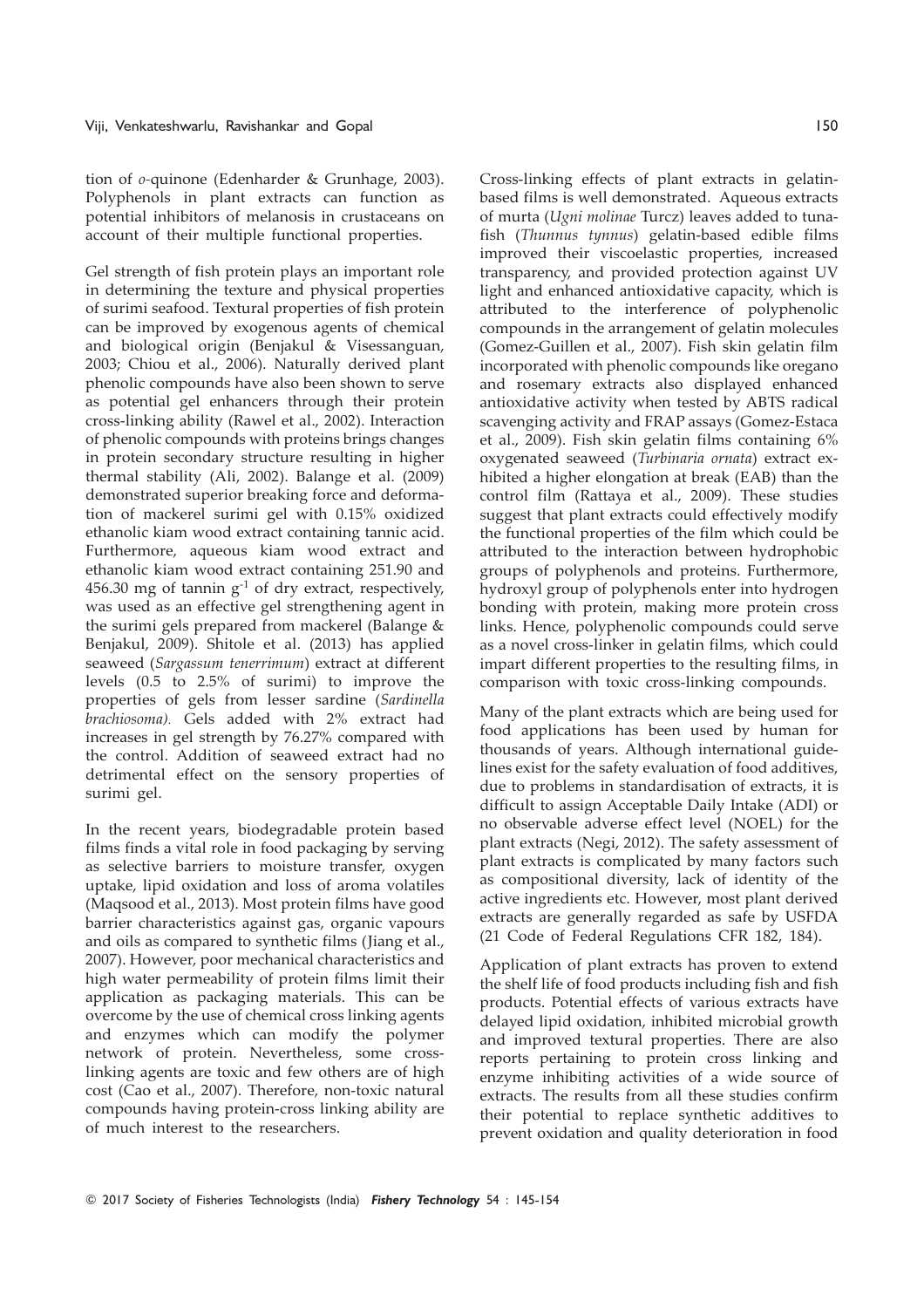systems, especially fish and fish products. Hence, plant extracts extend the scope for multifunctional natural food ingredients serving many useful functions to fish processing sector.

### References

- Ahn, J., Grun, I. U. and Mustapha, A. (2007) Effect of plant extracts on microbial growth, color change, and lipid oxidation in cooked beef. Food Microbiol. 24: 7- 14
- Al-Bandak, G., Tsironi, T., Taoukis, P. and Oreopoulou, V. (2009) Antimicrobial and antioxidant activity of Majorana syriaca in yellowfin tuna. Int. J. Food Sci. Technol. 44: 373-379
- Ali, H. (2002) Protein-phenolic interactions in food. M.Sc. Thesis, Department of Food Science Agricultural Chemistry Macdonald campus, McGillb University Monteral, Québec
- Aubourg, S., Lugasi, A., Hovari, J., Pineiro, C., Lebovics, V. and Jakkoksci, I. (2004) Damage inhibition during frozen storage of horse mackerel (Trachurus trachurus) fillets by a previous plant extract treatment. J. Food Sci. 69: 136-141
- Bajpai, V. K., Rahman, A., Dung, N. T., Huh, M. K. and Kang, S. C. (2008) In-vitro inhibition of food spoilage and food borne pathogenic bacteria by essential oil and leaf extracts of Magnolia liliflora. Desr. J. Food Sci. 73: M314–M320
- Balange, A. and Benjakul, S. (2009) Use of kiam wood extract as gel enhancer for mackerel (Rastrelliger kanagurta) surimi. Int. J. Food Sci. Technol. 44: 1661-1669
- Balange, A. K., Benjakul, S. and Maqsood, S. (2009) Gel strengthening effect of wood extract on surimi produced from mackerel stored in ice. J. Food Sci. 74: C619–C627
- Basiri, S., Shekarforoush, S. S., Aminlari, M. and Akbari, S. (2015) The effect of pomegranate peel extract (PPE) on the polyphenol oxidase (PPO) and quality of Pacific white shrimp (Litopenaeus vannamei) during refrigerated storage. LWT Food Sci. Technol. 60: 1025-1033
- Benjakul, S. and Visessanguan, W. (2003) Transglutaminase-mediated setting in bigeye snapper surimi. Food Res. Int. 36: 253-266
- Bensid, A., Ucar, Y., Bendeddouche, B. and Ozogul, F. (2014) Effect of the icing with thyme, oregano and clove extracts on quality parameters of gutted and beheaded anchovy (Engraulis encrasicholus) during chilled storage. Food Chem. 145: 681-686
- Boudet, A. M. (2007) Evolution and current status of research in phenolic compounds. Phytochem. 68: 2722–2735
- Brijesh, T., Vasilis, P., Valdramidis, Colm O' Donnell, Kasiviswanathan, M., Patrick, C. and Paula, B. (2009) Application of Natural Antimicrobials for Food Preservation. J. Agric. Food Chem. 57: 5987-6000
- Cao, N., Fu, Y. and He, J. (2007) Mechanical properties of gelatin films crosslinked, respectively, by ferulic acid and tannin acid. Food Hydrocoll. 21: 575-584
- Chang, T. S. (2009) An update review of tyrosinase inhibitors. Int. J. Mol. Sci. 10: 2440-2475
- Chiou, B. S., Avena-Bustillos, R. J., Shey, J., Yee, E., Bechtel, P. J. and Imam, S. H. (2006) Rheological and mechanical properties of cross-linked fish gelatins. Polymer. 47: 6379-6386
- Dai, J. and Mumper, R. J. (2010) Plant Phenolics: Extraction, Analysis and Their Antioxidant and Anticancer Properties. Molecules. 15: 7313-7352
- D'Archivio, M., Filesi, C. Di Benedetto, R, Gargiulo, R., Giovannini, C. and Masella, R. (2007) Polyphenols, dietary sources and bioavailability. Ann. Ist. Super. Sanita. 43: 348-361
- Edenharder, R. and Grunhage, D. (2003) Free radical scav-enging abilities of flavonoids as mechanism of protection against mutagenicity induced by tert-butyl hydroperoxide or cumene hydroperoxide in Salmonella typhimurium TA102. Mutat. Res. 540: 1-18
- Fan, W., Chi, Y. and Zhang, S. (2008) The use of a tea polyphenol dip to extend the shelf life of silver carp (Hypophthalmicthys molitrix) during storage in ice. Food Chem. 108: 148-153
- Farvin, K. H. S., Grejsen, H. D. and Jacobsen, C. (2012) Potato peel extract as a natural antioxidant in chilled storage of minced horse mackerel (Trachurus trachurus): Effect on lipid and protein oxidation. Food Chem. 131: 843-851
- Fasakin, E. A. and Aberejo, B. A. (2002) Effect of some pulverized plant materials on the developmental stages of fish beetle, Dermestes maculatus Degeer in smoked catfish (Clarias gariepinus) during storage. Bioresour. Technol. 85: 173-177
- Fernandez-Lopez, J., Zhi, N., Aleson-Carbonell, L., Perez-Alvarez, J. A. and Kuri, V. (2005) Antioxidant and antibacterial activities of natural extracts: application in meat balls. Meat Sci. 69: 371-380
- Gao, M., Feng, L., Jiang, T., Zhu, J., Fu, L., Yuan, D. and Li, J. (2014) The use of rosemary extract in combination with nisin to extend the shelf life of pompano (Trachinotus ovatus) fillet during chilled storage. Food Control. 37: 1-8
- Gokoglu, N. and Yerlikaya, P. (2008) Inhibition effects of grape seed extracts on melanosis formation in shrimp (Parapenaeus longirostris). Int. J. Food Sci. Technol. 43: 1004-1008
- © 2017 Society of Fisheries Technologists (India) Fishery Technology 54 : 145-154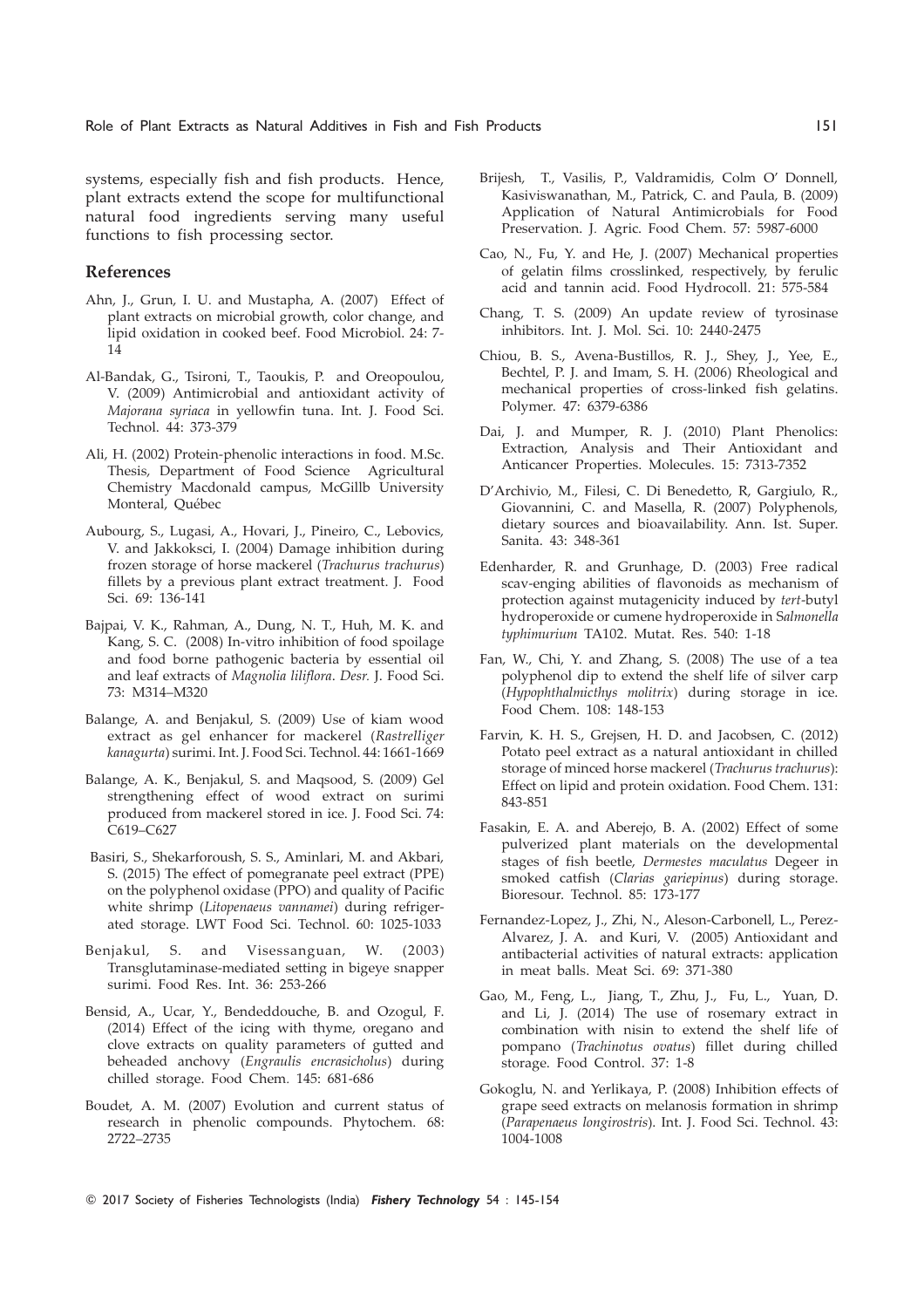#### Viji, Venkateshwarlu, Ravishankar and Gopal 152

- Gómez-Estaca, J., Montero, P., Jiménez, B. and Gómez-Guillén, M. C. (2007) Effect of functional edible films and high pressure processing on microbial and oxidative spoilage in cold-smoked sardine (Sardina pilchardus). Food Chem. 105: 511-520
- Gomez-Estaca, J., Bravo, L., Gomez-Guillen, M. C., Aleman, A. and Montero, P. (2009) Antioxidant properties of tuna-skin and bovine-hide gelatin films induced by the addition of oregano and rosemary extracts. Food Chem. 112: 18-25
- Gomez-Guillen, M.C., Ihl, M., Bifani, V., Silva, A. and Montero, P. (2007) Edible films made from tuna-fish gelatin with antioxidant extracts of two different murta ecotypes leaves (Ugni molinae Turcz). Food Hydrocol. 21: 1133-1143
- Gómez-Guillén, M. C., Martínez-Alvarez, O., Llamas Marcos, A. and Montero, P. (2005) Melanosis inhibition and  $SO_2$  residual levels in shrimps (Parapenaeus longirostris) after different sulphite based treatments. J. Sci. Food Agricult. 85: 1143-1148
- Gramza, A., Khokhar, S., Yoko, S., Gliszczynska- Swiglo, A., Hes, M. and Korczak, J. (2006) Antioxidant activity of tea extracts in lipids and correlation with polyphenol content. Eur. J. Lipid Sci. Technol. 108: 351-362
- Houicher, A., kuley, E., Bendeddouche, B. and Ozogul, F. (2013) Effect of Mentha spicata L. and Artemisia campestris extracts on the shelf life and quality of vacuum packed refrigerated sardine (Sarda pilchardus) fillets. J. Food Prot. 76: 1719-1725
- Ibrahim, S. M. and Sherif, S. A. (2008) Effect of some plant extracts on quality aspects of frozen tilapia (Oreochromis niloticus L.) fillets. Global Veterinaria. 2: 62-66
- Jang, M. S., Sanada, A., Ushio, H., Tanaka, M. and Ohshima, T. (2003) Inhibitory effect of enokitake extract on melanosis of shrimp. Fish. Sci. 69: 379-384
- Jiang, Y., Tang, C. H., Wen, Q. B., Li, L. and Yang, X. Q. (2007) Effect of processing parameters on the properties of transglutaminase-treated soy protein isolate films. Innov. Food Sci. Emerg. Technol. 8: 218-225
- Juntachote, T., Berghofer, E., Siebenhandl, S. and Bauer, F. (2006) The antioxidative properties of Holy basil and Galangal in cooked ground pork. Meat Sci. 72: 446-456
- Kanatt, S. R., Chander, R. and Sharma, A. (2007) Antioxidant potential of mint (Mentha spicata L.) in radiation processed lamb meat. Food Chem. 100: 451- 458
- Kenar, M., Ozogul, F. and Kuley, E. (2010) Effects of rosemary and sage tea extracts on the sensory, chemical and microbiological changes of vacuumpacked and refrigerated sardine (Sardina pilchardus) fillets. Int. J. Food Sci. Technol. 45: 2366-2371
- Klin-Kabari, D. B., Barimalaa, I.S. and Achinewhu, S.C. (2011) Effects of extracts from three indigenous spices on the chemical stability of smoke dried cat ash (Clarias lezera) during storage. Afrc. J. Food Agricult. Nutri. Develop. 11: 5-9
- Kubo, I. and Kinst-Hori, I. (1998) Tyrosinase inhibitors from cumin. Agricul. Food Chem. 46: 5338-5341
- Li, T. T., Li, J. R., Hu, W. Z., Zhang, X. G., Li, X. P. and Zhao, J. (2012) Shelf-life extension of crucian carp (Carassius auratus) using natural preservatives during chilled storage. Food Chem. 135: 140-145
- Li, Y., Guo, C., Yang, J., Wei, J., Xu, J. and Cheng, S. (2006) Evaluation of antioxidant properties of pomegranate peel extract in comparison with pomegranate pulp extract. Food Chem. 96: 254-260
- Lin, C. C. and Lin, C. S. (2005) Enhancement of the storage quality of frozen bonito fillet by glazing with tea extracts. Food Control. 16: 169-175
- Lin, J. K. and Liang, Y. C. (2000) Cancer chemoprevention by tea polyphenols. Proc. Natl. Sci. Counc. Repub. China B. 24: 1-13
- Manju, S., Jose, L., Gopal, T. K. S., Ravisankar, C. N. and Lalitha, K. V. (2007) Effect of sodium acetate dip treatment and vacuum-packaging on chemical, microbiological, textural and sensory changes of pearl spot (Etroplus suratensis) during chilled storage. Food Chem. 102: 27-35
- Maqsood, S. and Benjakul, S. (2013) Effect of kiam (Cotylelobium lanceolatum Craib) wood extract on the haemoglobin-mediated lipid oxidation of washed asian Sea bass mince. Food Bioprocess. Tech. 6: 61-72
- Maqsood, S., Benjakul, S. and Shahidi, F. (2013) Emerging Role of Phenolic Compounds as Natural Food Additives in Fish and Fish Products, Crit. Rev. Food Sci. Nutrit. 53: 162-179
- Mitsumoto, M., O' Grady, M. N., Kerry, J. P. and Buckley, D. J. (2005) Addition of tea catechins and vitamin C on sensory evaluation, colour and lipid stability during chilled storage in cooked or raw beef and chicken patties. Meat Sci. 69: 773-779
- Naveena, B. M., Sen, A. R., Vaithiyanathan, S., Babji, Y. and Kondaiah, N. (2008) Comparative efficacy of pomegranate juice, pomegranate rind powder and BHT in cooked chicken patties. Meat Sci. 80: 1304-1308
- Negi, P. S. (2012) Plant extracts for the control of bacterial growth: Efficacy, stability and safety issues for food application. Int. J. Food Microbiol. 156: 1-7
- Nirmal, N. P. and Benjakul, S. (2009a) Melanosis and quality changes of Pacific white shrimp (Litopenaeus vannamei) treated with catechin during iced storage. J. Agricult. Food Chem. 57: 3578-3586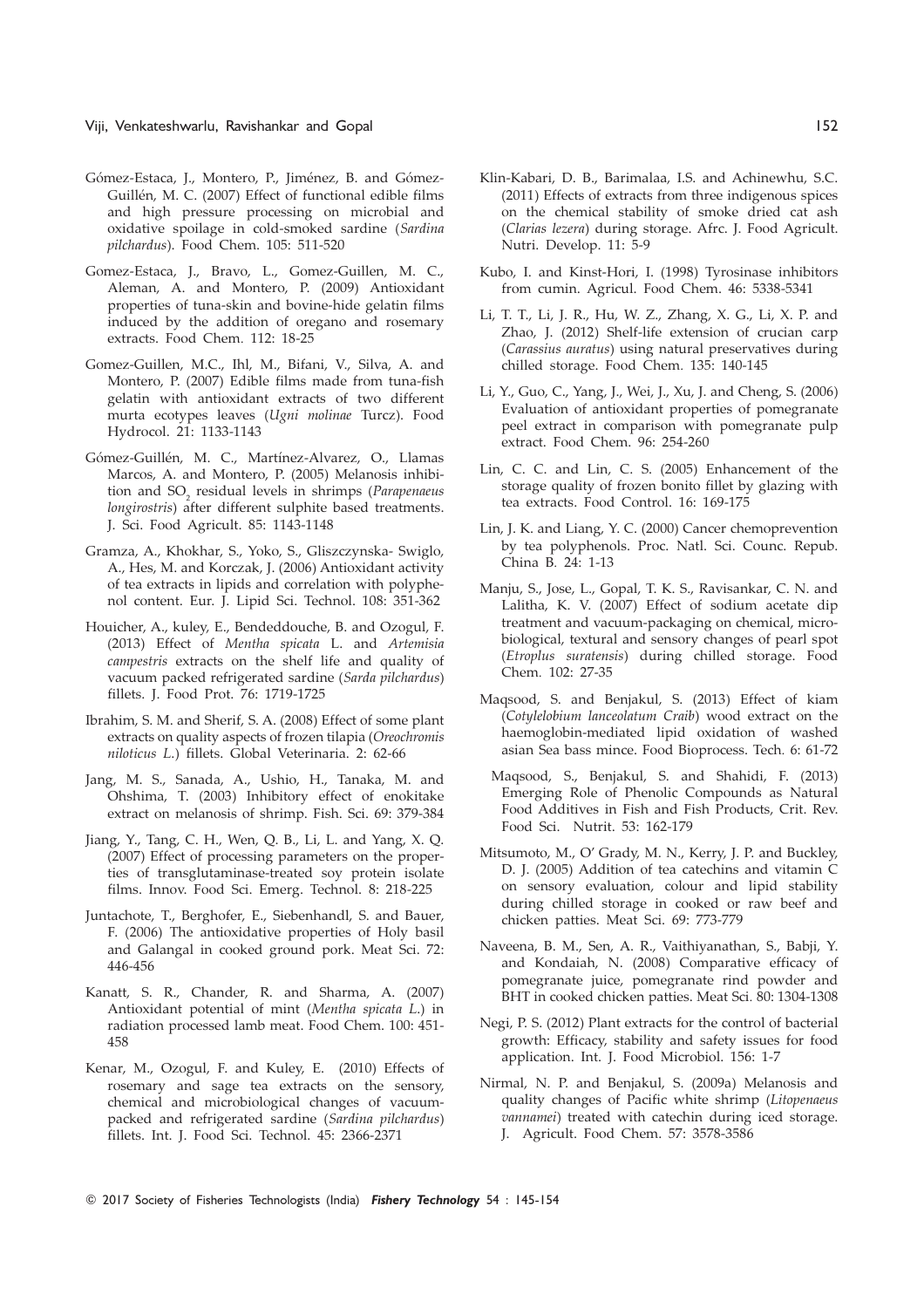- Nirmal, N. P. and Benjakul, S. (2009b) Effect of ferulic acid on inhibition of polyphenoloxidase and quality changes of Pacific white shrimp (Litopenaeus vannamei) during iced storage. Food Chem. 116: 323-331
- Nirmal, N. P. and Benjakul, S. (2011) Inhibition of melanosis formation in Pacific white shrimp by the extract of lead (Leucaena leucocephala) seed. Food Chem. 128: 427-432
- Oral, N., Gulmez, M., Vatansever, L. and Guven, A. (2008) Application of antimicrobial ice for extending shelf life of fish. J. Food Prot. 71: 218-222
- Ozgen, B. O., Eren, M., Pala, A., Ozmen, I. and Sover, A. (2011) Effect of plant extracts on lipid oxidation during frozen storage of minced fish muscle. Int. J. Food Sci. Tech. 46: 724-731
- Ozogul, F., Kuley, E. and Kenar, M. (2011) Effects of rosemary and sage tea extract on biogenic amines formation of sardine (Sardina pilchardus) fillets. Int. J. Food Sci. Tech. 46: 761-766
- Ozyurt, G., Kuley, E., Balikci, E., Kacar, C., Gokdogan, S. and Etyemez, M. (2012) Effect of the icing with rosemary extract on the oxidative stability and biogenic amine formation in sardine (Sardinella aurita) during chilled storage. Food and Bioprocess Tech. 5: 2777-2786
- Pazos, M., Gallardo, J. M., Torres, J. L. and Medina, I. (2005) Activity of grape polyphenol as inhibitors of the oxidation of fish lipids and frozen fish muscle. Food Chem. 92: 547-557
- Pezeshk, S., Rezaei, M. and Hosseini, H. (2011) Effect of turmeric, shallot extracts and their combinations on quality characteristics of vacuum packaged rainbow trout stored at  $4 \pm 1$ °C. J. Food Sci. 76: 387-391
- Quitral, V., Donoso, M. L., Ortiz, J., Herrera, M. V., Araya, H. and Aubourg, S. P. (2009) Chemical changes during the chilled storage of Chilean jack mackerel (Trachurus murphyi): Effect of a plant-extract icing system. LWT Food Sci. Technol. 42: 1450-1454
- Rajesh, R., Ravishankar, C. N., Srinivasa Gopal, T. K. and Varma, P. R. G. (2002) Effect of vacuum packaging and sodium acetate on the shelf life of seer fish during iced storage. Pack. Tech. Sci. 15: 241-245
- Rattaya, S., Benjakul, S. and Prodpran, T. (2009) Properties of fish skin gelatin film incorporated with seaweed extract. J. Food Eng. 95: 1151-1157
- Rawel, H. M., Czajka, D., Rohn, S. and Kroll, J. (2002) Interactions of different phenolic acids and flavonoids with soy proteins. Int. J. Biol. Macromol. 30: 137-150
- Rice-Evans, C. A., Miller, J. M. and Paganga, G. (1996) Structure-antioxidant activity relationship of flavonoids and phenolic acids. Free Radic. Biol. Med. 20: 933-956
- Rico-Munoz, E., Bargiota, E. and Davidson, P. M. (1987) Effect of selected phenolic compounds on the membrane-bound adenosine triphosphate of Staphylococcus aureus. Food Microbiol. 4: 239-249
- Sanchez-Alonso, I., Jimenez-Escrig, A., Saura-Calixto, F. and Borderias, A. J. (2007) Effect of grape antioxidant dietary fibre on the prevention of lipid oxidation in minced fish: Evaluation by different methodologies. Food Chem. 101: 371-378
- Selmi, S. and Sadok, S. (2008) The effect of natural antioxidant (Thymus vulgaris Linnaeus) on flesh quality of tuna (Thunnus thynnus (Linnaeus)) during chilled storage. Pan-Am. J. Aquat. Sci. 3: 36-45
- Shi, C., Cui, J., Yin, X., Luo, Y. and Zhou, Z. (2014) Grape seed and clove bud extracts as natural antioxidants in silver carp (Hypophthalmichthys molitrix) fillets during chilled storage: Effect on lipid and protein oxidation. Food Control. 40: 134-139
- Shimamura, T., Zhao, W.H. and Hu, Z. Q. (2007) Mechanism of action and potential for use of tea catechin as an anti-infective agent. Anti-Infect. Agents Med. Chem. 6: 57-62
- Shitole, S. S., Balange, A. K. and Gangan, S. S. (2013) Use of seaweed (Sargassum tennerimum) extract as gel enhancer for lesser sardine (Sardinella brachysoma) surimi. Int. Aqua. Res. 45
- Smid, E. J. and Gorris, L. G. M. (1999) Natural antimicrobials for food preservation. In: Handbook of Food Preservation (Rahman, M.S., Ed), pp 285–308, Marcel Dekker, New York
- Studolink, L., Stawicka, A., Szczepanik, G. and Aubourg, S. P. (2005) Rancidity inhibition study in frozen whole mackerel (Scomber scombrus) following flax seed (Linum usitatissimum) extract treatment. Grasas y Aceites. 56: 198-204
- Tironi, V. A., Tomas, M.C. and Anon, M. C. (2010) Quality loss during the frozen storage of sea salmon (Pseudopercis semifasciata). Effect of rosemary (Rosmarinus officinalis L.) extract. LWT Food Sci. Tech. 43: 363-372
- Turhan, S., Sagýr, I. and Temiz, H. (2009) Oxidative stability of brined anchovies (Engraulis encrasicholus) with plant extracts. Int. J. Food Sci. Technol. 44: 386- 393
- Ucak, I., Ozgul, Y. and Durmus, M. (2011) The effects of rosemary extract combination with vacuum packing on the quality changes of atlantic mackerel fish burgers. Int. J. Food Sci. Tech. 46: 1157-1163
- Vareltzis, K., Koufidis, D., Graviilidou, E., Papavergou, E. and Vasiliadou, S. (1997) Effectiveness of a natural rosemary (Rosmarinus officinalis) extract on the stability of filleted and minced fish during frozen storage. Z. Lebensm. Unters. Forsch., 205: 93-96
- © 2017 Society of Fisheries Technologists (India) Fishery Technology 54 : 145-154